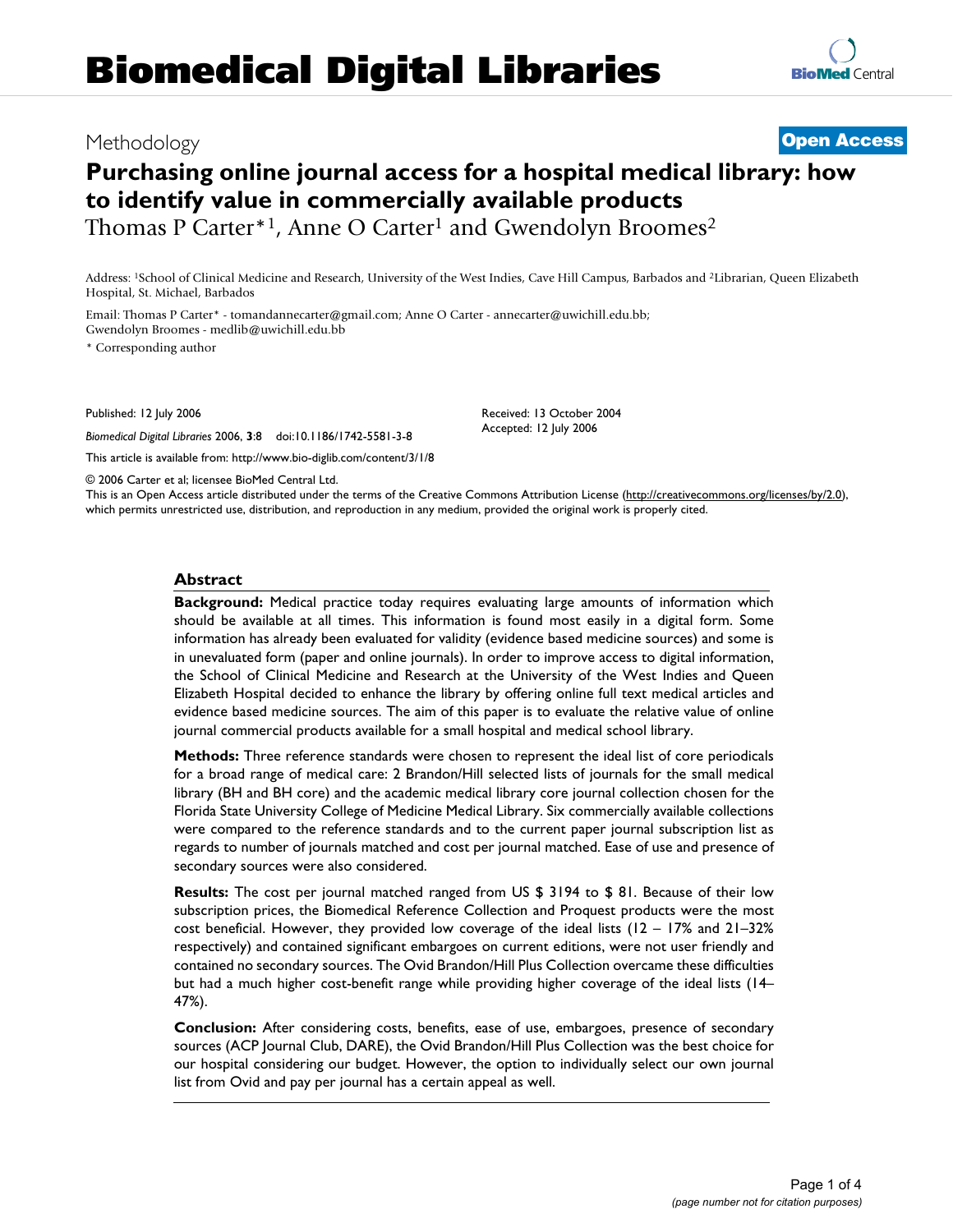# **Background**

Evidence based practice is the conscientious, explicit and judicious use of current best evidence in making decisions about the health care of individuals and groups. The process of evidence based practice involves creating a clinical question from a problem arising from the care of a patient, searching the literature for evidence to answer the question, appraising the evidence found and applying the evidence to the clinical problem [1]. If evidence based practice is to be introduced into routine medical care in an acute care hospital, health care providers and students need immediate access to evidence 24 hours per day, 7 days per week. The traditional concept of a hospital medical library housing a limited collection of scholarly journals with a librarian who can send requests for interlibrary loan of articles not available locally is no longer sufficient. When a health care provider has a clinical question and performs an online search to find the evidence for the answer, the evidence may be found in any of the thousands of scholarly journals currently produced in the biomedical literature although certain "core" journals are more likely to be cited. And the information may well be needed at a time when the librarian is not available. In addition, the wait for an interlibrary loan may well exceed the time period in which health care decisions must be made. The solution to this problem is found in obtaining access to the full text of scholarly publications online.

Many subscriptions to collections of online scholarly publications are available. All are quite costly. Obtaining access to the thousands of biomedical journals currently published is not financially practical for a hospital library with a limited budget. Decision-makers must identify a collection of journals that are most likely to be cited that can be purchased within the library budget. They could benefit from a tool to assist with decision-making as to which of these online collections represents the best value for cost.

The Queen Elizabeth Hospital and the University of the West Indies School of Clinical Medicine and Research, Cave Hill Campus decided to implement increased awareness and use of evidence based practice techniques in the care of patients. It was decided that online access to scholarly journals and other sources of evidence was essential to this process. The two organizations share a building near Bridgetown, Barbados. They also share a library service that, at the time the decision was made to provide online access to journals, was providing traditional service of a limited number of subscriptions to journals stored on site and an interlibrary loan service. The hospital is a 600 bed facility with a budget of approximately US \$ 70,000 for scholarly journal subscriptions. The UWI Cave Hill medical campus provides instruction for the final 2 years of undergraduate physician training and supports all

phases of postgraduate training in most of the common specialties. The medical school had no specific budget for scholarly journals or other sources of evidence but was willing to start contributing to online information sources.

# **Methods**

Three reference standards were chosen to represent the "ideal" list of core publications for a broad range of medical care: 1.) the widely recognized Brandon/Hill selected list of journals for the small medical library (BH), 2.) the BH special category of 60 journals considered the minimal core list [2] (BH Core) and 3.) the academic medical library core journal collection chosen for the Florida State University College of Medicine Medical Library [3,4] (FSU). The former two are slanted to the needs of a community hospital and the latter to the needs of a medical school. FSU was chosen because it is a totally new medical school that is very oriented towards evidence based medicine. The lists focus primarily on journals published in the United States but contain journals from many other countries as well. It was also decided that, in addition to scholarly journals (primary sources), a number of sources of summaries of evidence (secondary sources) would be needed. It was decided not to purchase any online textbooks at this time. Commercial providers of online scholarly journals were identified and contacted. Each was asked to provide the list or lists of the journals they could provide and the costs of those lists. Each commercial list was compared to the two BH lists, the FSU list and the list of journals currently subscribed to by the hospital library for completeness. The number of journals on each commercial list that was also on each of the "ideal" core lists was compared with the price of the commercial list. Availability of secondary sources of evidence and ease of use was also considered.

## **Results and discussion**

Six journal packages (A [5], B [6], C [7], D [7], E [7], F [7]) provided by commercial services were chosen as possible providers of the online scholarly journals for evaluation. They are summarized in Table 1 and are valid only for the date they were submitted for evaluation (October 2003) as these lists change frequently. Only Ovid Technologies could provide sources of summaries of evidence (Cochrane Database of Systematic Reviews, Database of Abstracts of Reviews of Effectiveness and ACP Journal Club) along with the full text of scholarly journals. This would cost US \$ 2093 in addition to any journal list chosen. Only Ovid technologies provided software to allow the searcher to go immediately to a citation from the results of a search. With the other providers, a search would need to be conducted elsewhere and articles retrieved by entering the site of the provider.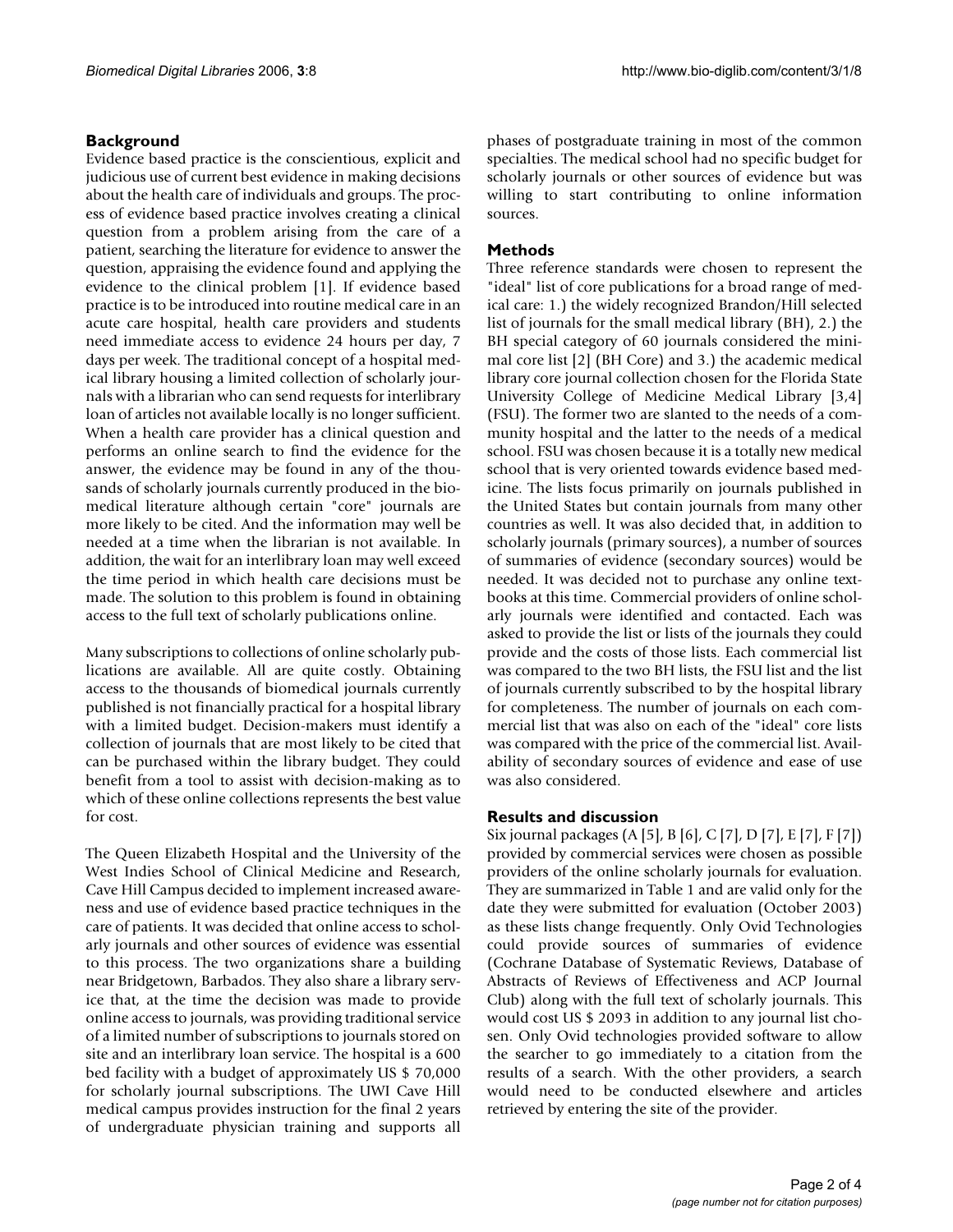|    | Name of List                                                                | <b>Name of Provider</b><br>available | Number of journal<br>editions full text | Embargo on recent Cost | US \$  |
|----|-----------------------------------------------------------------------------|--------------------------------------|-----------------------------------------|------------------------|--------|
| A  | Biomedical Reference Collection Comprehensive Edition                       | <b>EBSCO Publishing</b>              | 550                                     | Yes up to 12 months    | 8215   |
| B  | Proquest Research Library, Pharmaceutical News Index<br>and Medical Library | Proquest                             | 494                                     | Yes up to 12 months    | 7500   |
| C. | Ovid Core Biomedical Collection                                             | Ovid Technologies Inc                | 15                                      | No.                    | 12.437 |
| D. | Ovid Lippincott Williams & Wilkins Brandon Hill<br>Collection               | Ovid Technologies Inc                | 20                                      | No.                    | 11.069 |
|    | Ovid Brandon/Hill Plus Collection                                           | Ovid Technologies Inc                | 66                                      | No.                    | 54.746 |
| F. | Ovid Brandon/Hill plus Hague Collection 1 and 11                            | Ovid Technologies Inc                | 124                                     | No                     | 99,000 |

#### **Table 1: Characteristics of Products Evaluated**

The BH list contains 143 journals but 2 were eliminated as they were indexes of other journals leaving 141 journals (Appendix 1) (Table 2 #2). The BH core list contains 60 journals (Table 2 #1).

The FSU list contains 449 journals (Table 2 #3). The BH list was almost completely subsumed in the FSU list with 136 of the 141 being on it and all of the BH Core being on it. The Queen Elizabeth Hospital library subscribed to 208 paper journals in 2003 (Table 2 #4).

The results of comparison of each journal list evaluated with the reference standards are presented in Table 2. The price per journal ranged from US \$ 3194 for F (Ovid Brandon/Hill plus Hague I and II for journals on the #1 BH minimal core list) to a low of US \$ 81 per journal for B (Proquest for journals on the #3 FSU list). The US \$ 3194 per journal for F covered 52% of the #1 BH minimum core list. In contrast, the cost for E (Ovid BH Plus collection for journals on the #1 BH minimal core list) was US \$ 1955 per journal and covered 47% of same collection.

Because of their low subscription prices, the Biomedical Reference Collection and Proquest lists were the most cost- beneficial per frequently used journal. However, they fell far short of the "ideal list". In addition, they contained significant embargoes on current editions and did not contain any secondary sources. Finally, they would not be as user friendly as the Ovid lists since there was no direct link between search result screens and the full text journal article. Despite the higher cost to benefit of the Ovid lists, the lack of embargoes, the availability of secondary sources and user friendly design made them more attractive. Ovid also would allow a library to select individual online journals rather than choosing a fixed list. Any online journals available from Ovid could be selected by our medical library and the cost would be the sum of the individual journals chosen.

#### **Table 2: Number & Price per Journal in the Reference Standards for Products Evaluated**

| Name of List (number<br>of full text journals on<br>list)                                                              | #I Number (%) & price<br>per journal of BH core<br>60 journals present on<br>list $(US $)$ | #2 Number (%) & price<br>per journal of BH 141<br>journals present on list<br>(US \$) | #3 Number (%) and<br>price per journal of<br>FSU 449 journals<br>present on list (US \$) | #4 Number (%) and<br>price per journal of<br>Queen Elizabeth<br>Hospital 208 Journal<br>collection (US \$) |
|------------------------------------------------------------------------------------------------------------------------|--------------------------------------------------------------------------------------------|---------------------------------------------------------------------------------------|------------------------------------------------------------------------------------------|------------------------------------------------------------------------------------------------------------|
| A Biomedical Reference<br><b>Collection Comprehensive</b><br>Edition (550)                                             | 7(12%)<br>\$1174                                                                           | 17(12%)<br>\$483                                                                      | 75 (17%)<br>\$110                                                                        | 23 (11%)<br>\$357                                                                                          |
| <b>B</b> Proquest Research<br>Library, Pharmaceutical<br>News Index and Medical<br>Library (494)                       | 19 (32%)<br>\$395                                                                          | 44 (31%)<br>\$170                                                                     | 93 (21%)<br>\$81                                                                         | 46 (22%)<br>\$163                                                                                          |
| C Ovid Core Biomedical<br>Collection (15)<br>D Ovid Lippincott Williams<br>and Wilkins Brandon Hill<br>Collection (20) | 9 (15%)<br>\$1382<br>10(17%)<br>\$1107                                                     | 13 (9%)<br>\$957<br>18(13%)<br>\$615                                                  | 15(3%)<br>\$829<br>18(4%)<br>\$615                                                       | 8(4%)<br>\$1384<br>8(4%)<br>\$1384                                                                         |
| E Ovid Brandon/Hill Plus<br>Collection (66)<br>F Ovid Brandon/Hill plus<br>Hague Collection I and II<br>(124)          | 28 (47%)<br>\$1955<br>31 (52%)<br>\$3194                                                   | 64 (45%)<br>\$855<br>67 (48%)<br>\$1478                                               | 64 (14%)<br>\$855<br>110(25%)<br>\$900                                                   | 27 (13%)<br>\$2028<br>47 (23%)<br>\$2106                                                                   |